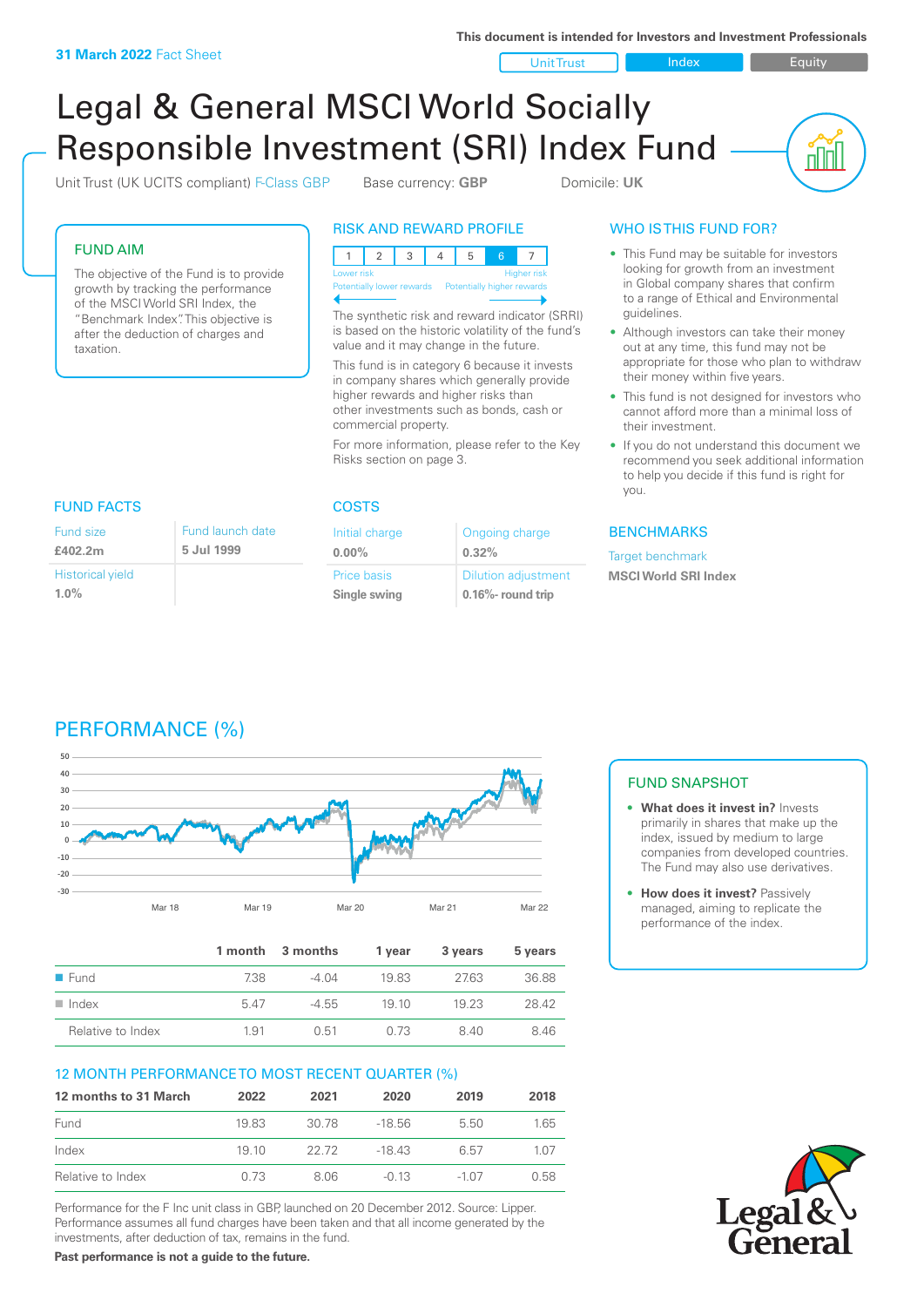Unit Trust (UK UCITS compliant) F-Class GBP

# PORTFOLIO BREAKDOWN

All data sources are a combination of LGIM and the Fund Accountant unless otherwise stated. Totals may not sum to due to rounding. In order to minimise transaction costs, the Fund will not always own all the assets that constitute the index and on occasion it will own assets that are not in the index. The number of fund holdings can also differ from the index due to corporate events and proxy holdings.



#### SECTOR (%)

| ■ Technology                      | 24.6 |
|-----------------------------------|------|
| Consumer Discretionary            | 17.2 |
| ■ Health Care                     | 13.2 |
| $\blacksquare$ Financials         | 13.1 |
| <b>■ Industrials</b>              | 10.9 |
| ■ Consumer Staples                | 7.3  |
| ■ Basic Materials                 | 3.9  |
| ■ Real Estate                     | 3.0  |
| $\blacksquare$ Telecommunications | 2.8  |
| $\blacksquare$ Utilities          | 2.2  |
| ■ Energy                          | 1.9  |
|                                   |      |

#### COUNTRY (%)

|               | <b>United States</b> | 66.6 |  |
|---------------|----------------------|------|--|
|               | Japan                | 5.9  |  |
|               | Canada               | 4.1  |  |
| $\frac{4}{5}$ | United Kingdom       | 3.7  |  |
| Ŧ             | Switzerland          | 3.3  |  |
|               | Germany              | 2.9  |  |
|               | France               | 2.7  |  |
|               | Netherlands          | 2.5  |  |
|               | Australia            | 2.2  |  |
|               | Other                | 6.3  |  |
|               |                      |      |  |



#### MARKET CAPITALISATION (%) TOP 10 HOLDINGS (%)

| ■ Large              | 84.1 |
|----------------------|------|
| $\blacksquare$ Mid   | 15.3 |
| $\blacksquare$ Small | 0.7  |

■ Top 10 holdings 36.8% Rest of portfolio 63.2% No. of holdings in fund 374

| Microsoft      | 144 |
|----------------|-----|
| Tesla          | 6.0 |
| <b>NVIDIA</b>  | 4.5 |
| Home Depot     | 21  |
| ASML           | 1.8 |
| Roche Holding  | 18  |
| Coca-Cola Co   | 17  |
| Walt Disney Co | 16  |
| Cisco Systems  | 1.5 |
| Pepsico        | 1.5 |
|                |     |



The Index Fund Management team comprises 25 fund managers, supported by two analysts. Management oversight is provided by the Global Head of Index Funds. The team has average industry experience of 15 years, of which seven years has been at LGIM, and is focused on achieving the equally important objectives of close tracking and maximising returns.